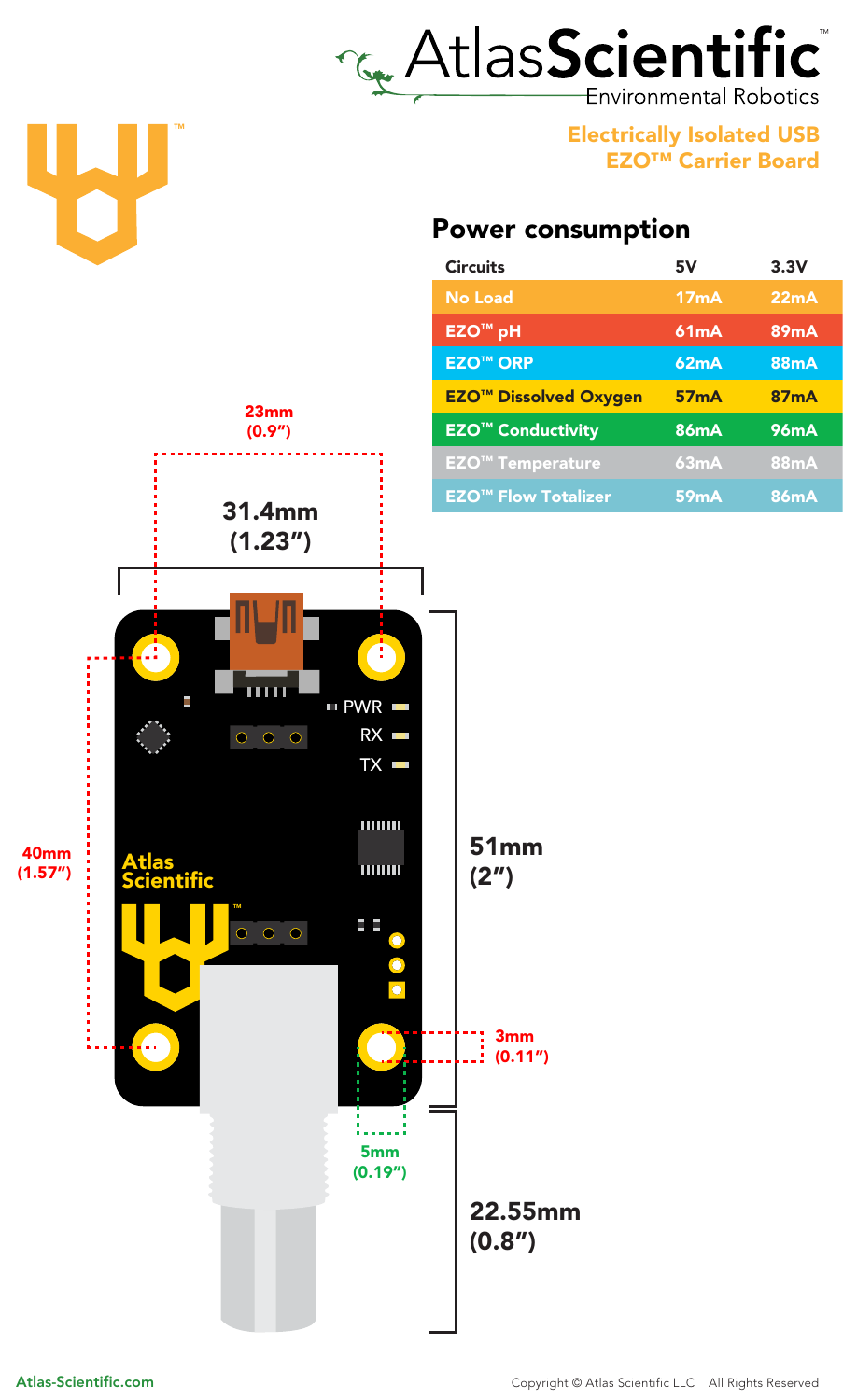

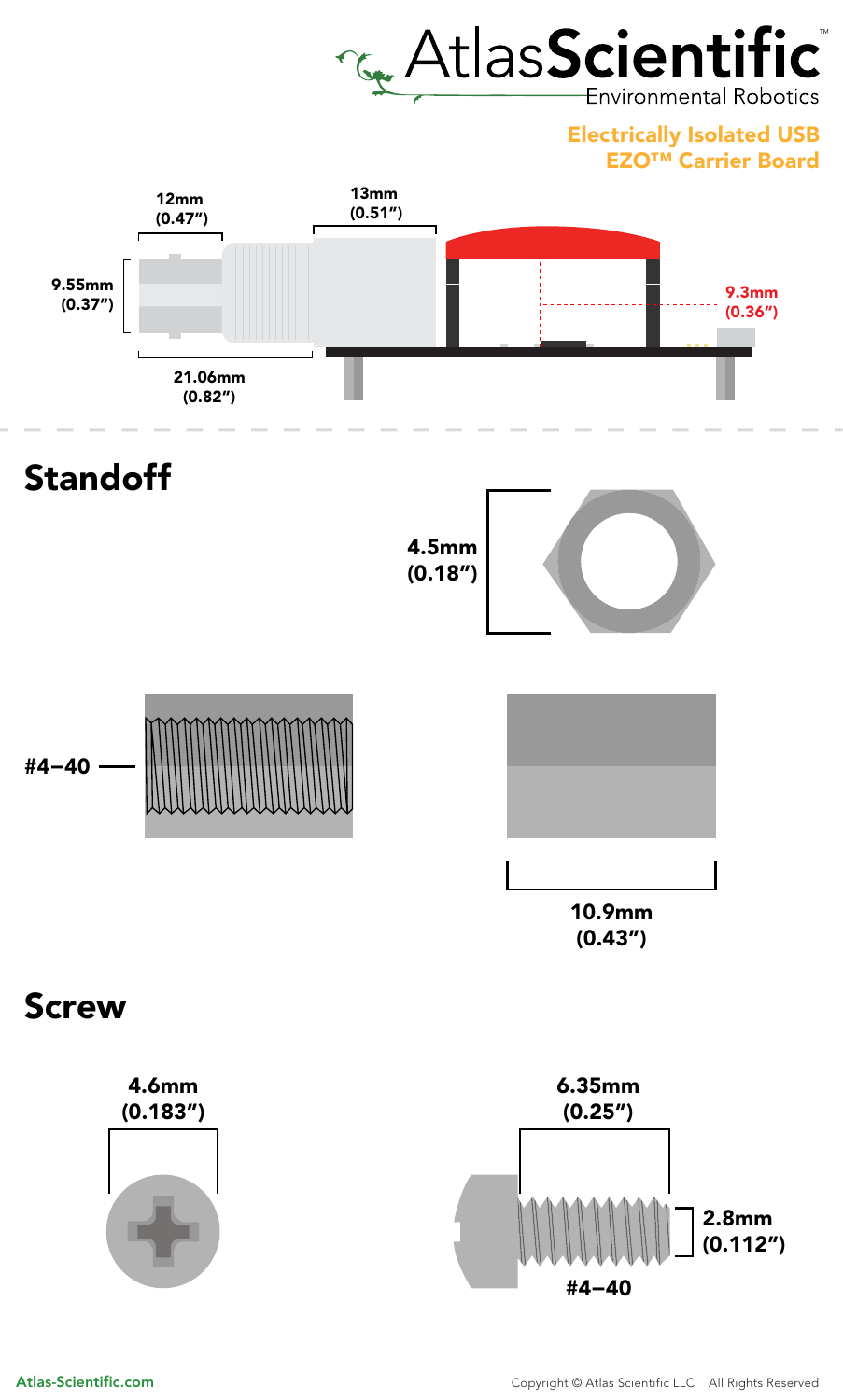

Electrically Isolated USB EZO™ Carrier Board



Proper setup for use with the EZO™ Universal Flow Meter Totalizer



The Electrically Isolated USB EZO<sup>™</sup> Carrier Board works with all EZO<sup>™</sup> class devices.

*The Electrically Isolated USB EZO™ Carrier Board does not come with EZO™ class devices.*